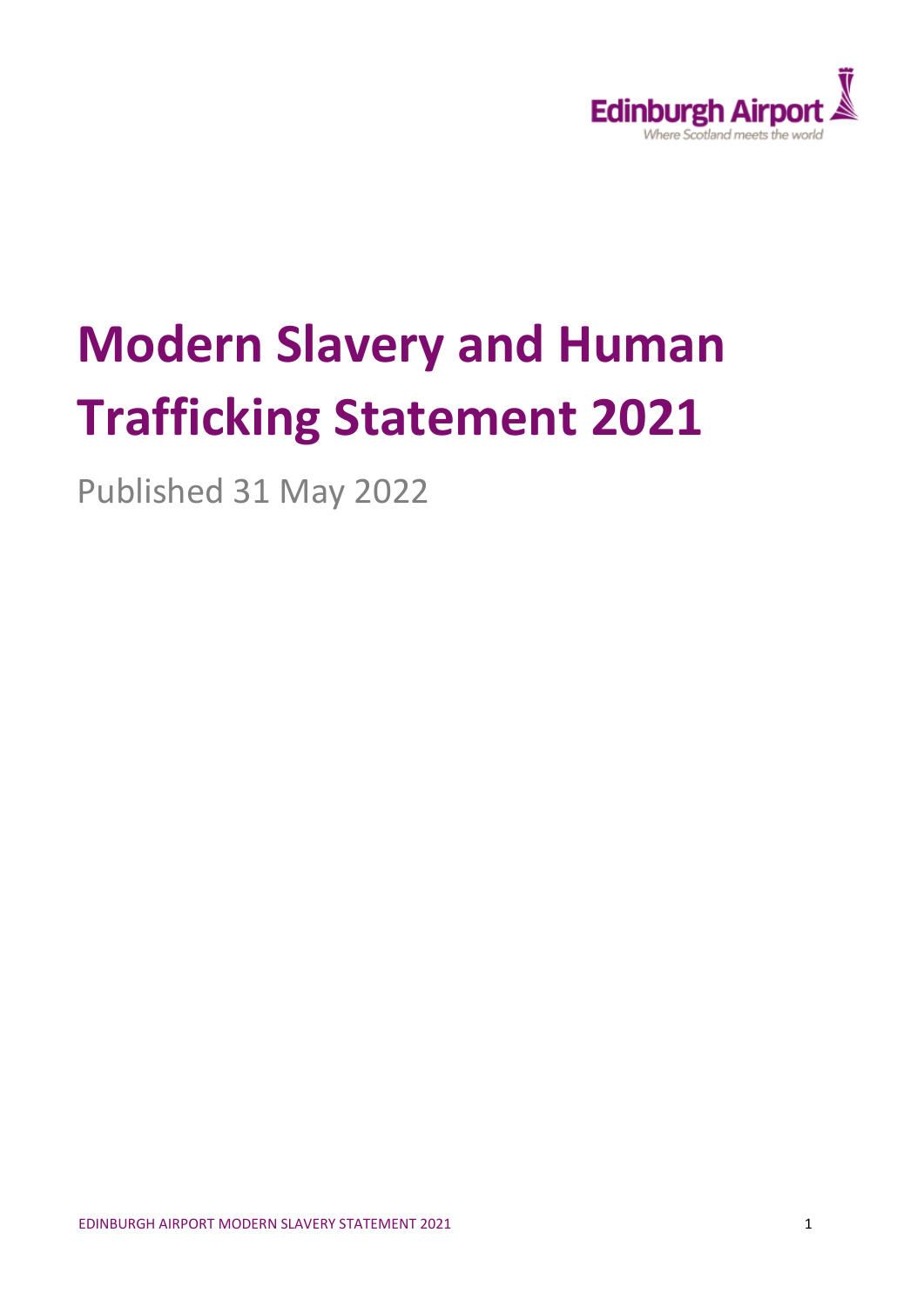## **Introduction**

**At Edinburgh Airport we continue to have a zero-tolerance policy towards modern slavery and human trafficking. We remain committed to upholding and improving our practices to prevent these activities in our direct operations, our indirect operations and our supply chain as a whole.**

#### **At a glance**

- We have an appropriate and well-communicated policy.
- We carry out due diligence activities based on risk assessment and follow-up.
- We provide good quality training and engagement.
- We have a strong emphasis on collaborative partnerships.
- We are continuing to improve in identified action plan areas.

In June 2021 we launched our sustainability strategy ['Greater Good'](https://corporate.edinburghairport.com/sustainability) highlighting Edinburgh Airport's commitment to playing its part in creating a sustainable future for our business, Scotland and the environment. The strategy is split into four key pillars, including the aim of being 'Scotland's Best Business'. This pillar demonstrates our ambition to create a trusted business and workplace that our community, partners, colleagues and passengers can be proud of. Our activity and reporting under the Modern Slavery Act support our objectives and targets under this pillar of our Greater Good strategy.



In November 2021 we introduced a new set of [values](https://careers.edinburghairport.com/our-values/) throughout our business. The values were created by our employees through a series of workshops and other activities. They capture the character of Edinburgh Airport and guide us in all of our activities. Our ongoing activity to combat modern slavery and human trafficking demonstrates our 'Doing the right thing' and 'Caring about what we do' values, which are about leading by example, acting transparently to build trust, and being the best business we can be.



Edinburgh Airport's 2016 - 2021 Modern Slavery Statements can be found on our website [here.](https://www.edinburghairport.com/help/modern-slavery-act)

Edinburgh Airport's 2020 – 2021 Modern Slavery Statements can be found on the UK Government Modern Slavery Registry [here.](https://modern-slavery-statement-registry.service.gov.uk/search-results?Search=edinburgh+Airport)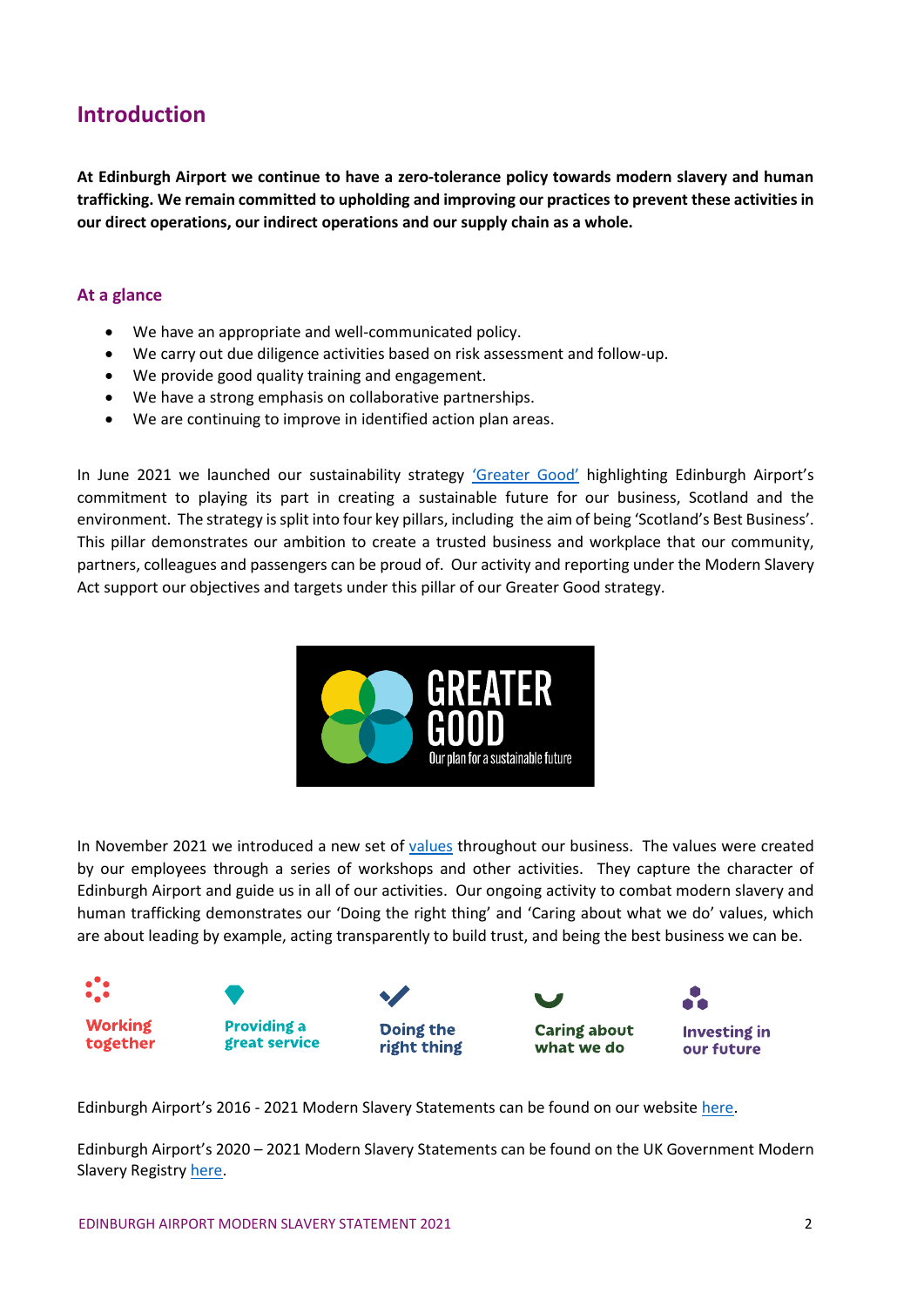## **1. Our business, structure and supply chain**

#### *Our business*

Edinburgh Airport Limited is a private company registered in Scotland. We are owned by Global Infrastructure Partners (an infrastructure fund manager with around 80% ownership); Future Fund (Australia's sovereign wealth fund); and QSuper (an Australian state pension fund).

Edinburgh Airport was Scotland's busiest airport in 2019 and one of the fastest growing airports in the UK. In 2019 more than 37 airlines served over 220 routes and over 14.7 million passengers travelled through the airport.

Edinburgh Airport is one of the main routes in and out of Scotland and as such we can help combat slavery and human trafficking activity.

Our business consists of various operational and commercial activities, as shown below:



Our Annual Report for 2020 and Half-Year report for 2021 contain more information about our operational activity and can be found on the investor relations section of our website [here.](https://corporate.edinburghairport.com/doing-business-with-us/investor-relations)

#### *COVID-19 impact*

In 2021, UK airports' businesses continued to be severely impacted by the COVID-19 pandemic. In Edinburgh Airport's case we saw passenger levels at 20% of 2019 levels over the year as a whole, with activity levels under 5% of 2019 levels during the first half of 2021 when the UK entered its second lockdown with material restrictions placed on national and domestic travel. As a result, we continued with significant cost saving measures, including a material reduction in capital expenditure, and periods of employee furlough across the entire business.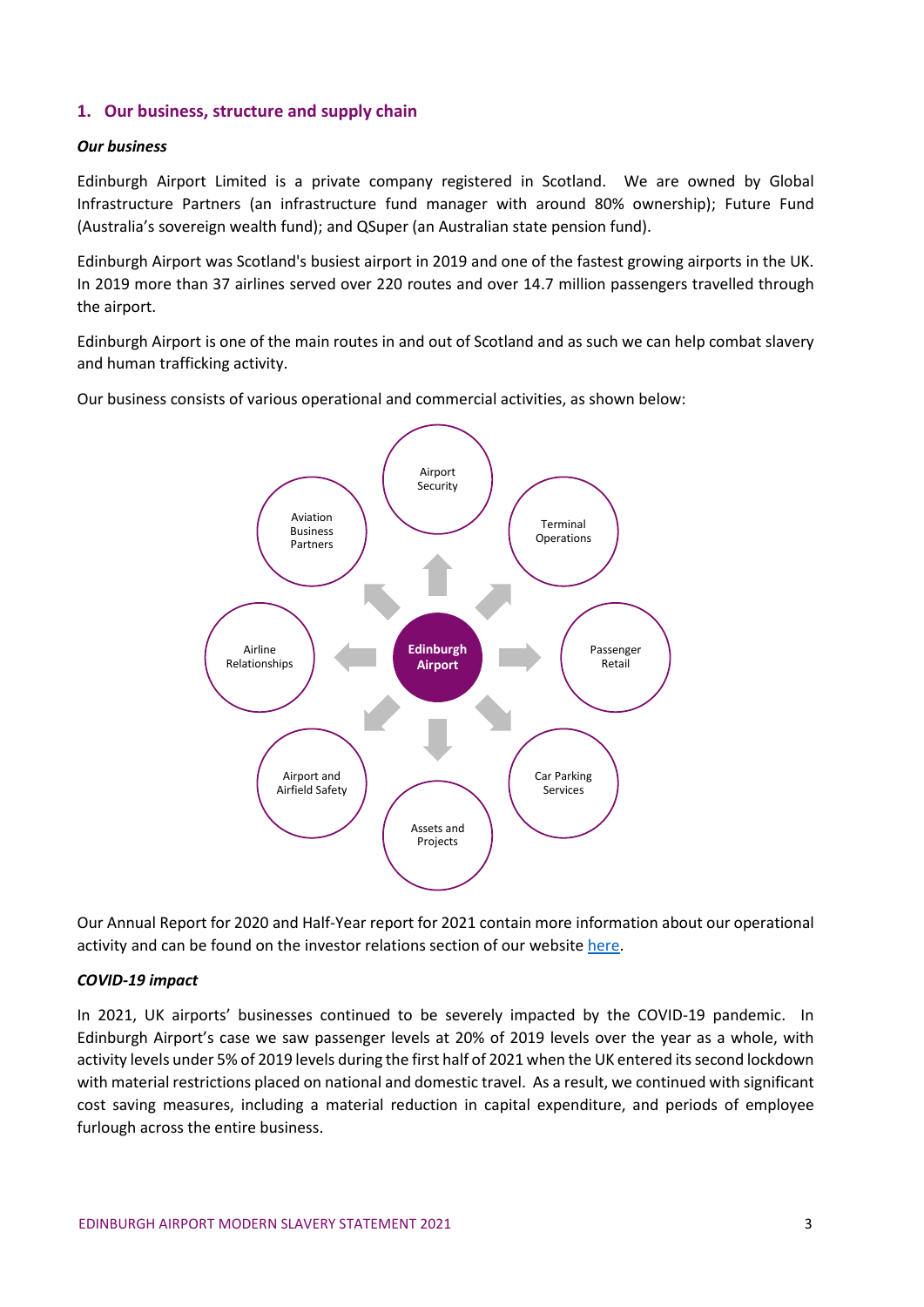#### *Our structure*

COVID cost saving measures saw us implement further changes to our business structure, including senior management redundancies. Changes from the structure contained in our 2020 Modern Slavery Statement are the movement of our HSE team from the Legal & Compliance area of our business to Technical Assets, and our Digital Assets and Parking teams moving to our Retail & Property team.

Our departmental structure is shown below.



It remains the case that the majority of our modern slavery compliance and prevention activity takes place across our Operations, Procurement, HR and Legal teams.

#### *Our supply chain*

Our general products and services supply chain consists of around **850 suppliers** most of which are located in the **UK** and have to publish their own modern slavery statements. The majority of our services are sourced from the UK, with purchased goods predominately originating from **Europe**.

Types of services procured:

- support and maintenance for assets
- consultancy
- design and software

Types of goods purchased:

- vehicles
- assets
- parts and spares
- hardware
- uniforms
- typical business consumables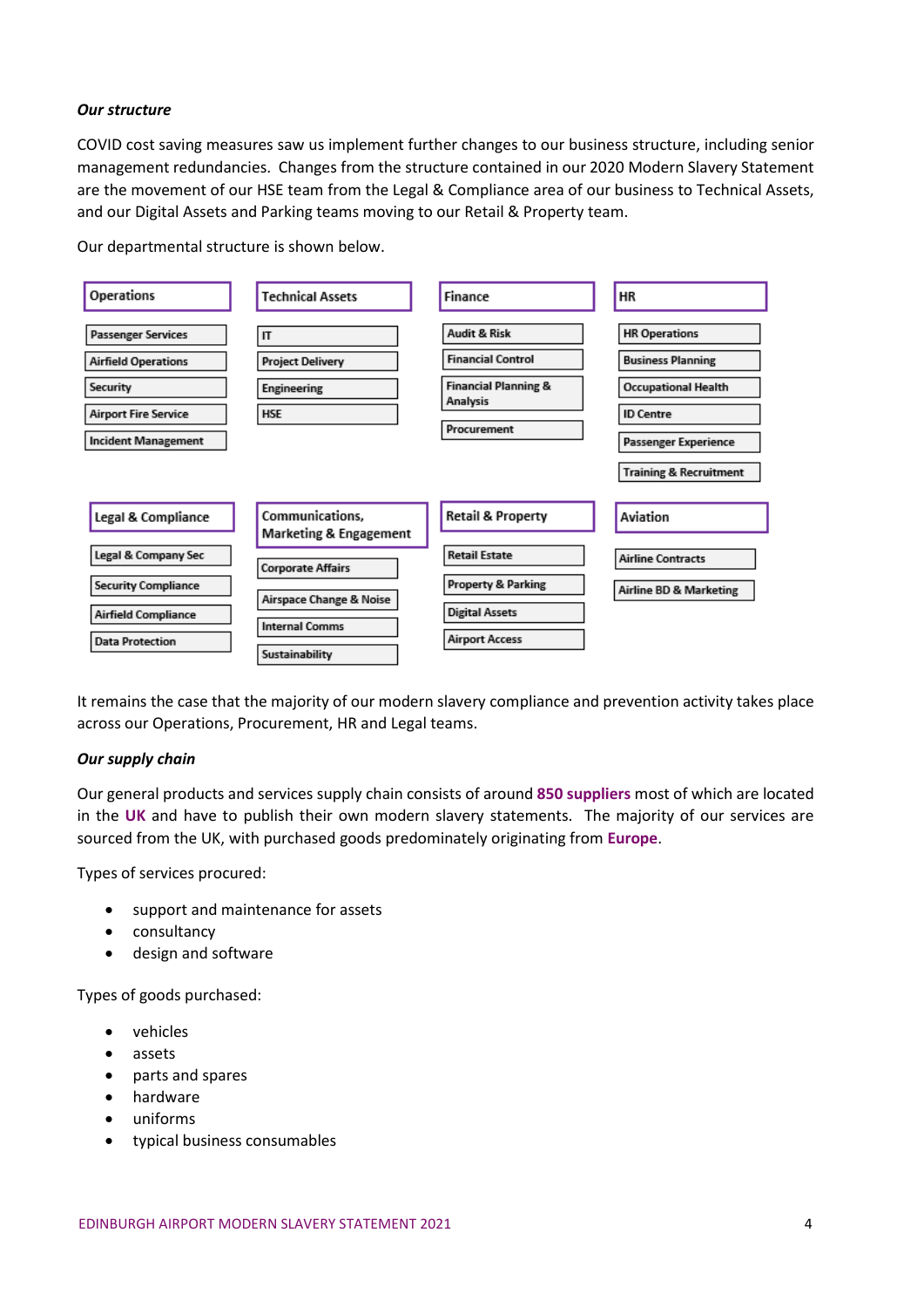Our project delivery supply chain consists of around **40 IT and construction suppliers**, mostly based in the **UK** and delivering a range of asset and infrastructure projects ranging in their size and complexity. As a result of COVID-19, the number of material projects currently being undertaken has dropped significantly from around 75 in 2019 to less than 15 in 2020 and around 30 in 2021.

## **2. Our policies in relation to slavery and human trafficking**

#### *Corporate Policy*

We have a published Anti-Slavery and Human Trafficking Policy on our websit[e here.](https://s3-eu-west-1.amazonaws.com/edinburghairport/files/2017/03/Anti_Slavery_and_Human_Trafficking_Policy_2016.pdf)

## **3. Our due diligence processes in relation to slavery and human trafficking**

#### *Doing business with us*

Businesses tendering for airport contracts must respond to pre-qualification questions, including on Modern Slavery Act compliance, and must supply copies of their policies and procedures or agree to comply with our policy.

Our supplier onboarding process sets out a range of safety, environmental, sustainability and operational requirements and conditions which our suppliers must adhere to. A copy of our Supplier Onboard Pack can be found on our websit[e here.](https://corporate.edinburghairport.com/about-us/doing-business-with-us/procurement/supplier-onboard-pack) In terms of combatting slavery and human trafficking, Section 13 of the Pack requires suppliers to:

- Comply with slavery and human trafficking regulation.
- Comply with the airport's Anti-Slavery and Human Trafficking Policy.
- Or, have in place their own modern slavery compliance policies.

Suppliers that have not been active for over 12 months must re-submit a Supplier Onboard Pack to the airport, including re-certifying their compliance with the airport's modern slavery and human trafficking policies, and the law in this area.

Our standard supply contract wording includes conditions that suppliers comply with modern slavery and human trafficking regulations and report any instances of modern slavery or human trafficking identified. Suppliers in breach of these conditions may face termination of their contract.

During 2022 we have also implemented, as part of our Greater Good Strategy, a Supplier Sustainability Pledge. You can find more information [here.](https://corporate.edinburghairport.com/sustainability/good-things-we-do)

By signing the Pledge, we are asking our suppliers to demonstrate their commitment to our sustainability and CSR values. Suppliers who sign are pledging that:

- They will engage labour on a voluntary, fair and safe basis and pay at least the Real Living Wage.
- Child labour, forced labour and illegal labour are strictly prohibited.
- They will respect employees' rights to associate freely and negotiate collectively.
- They will encourage and enable employees to report concerns of illegal or unethical activities.

#### *Recruitment and vetting*

All airport employees and most of our on-site business partner employees are background checked in line with aviation security regulation. This includes employment referencing and identity verification, as well as right to work checks. These measures act as a robust and effective mitigation against the risk of modern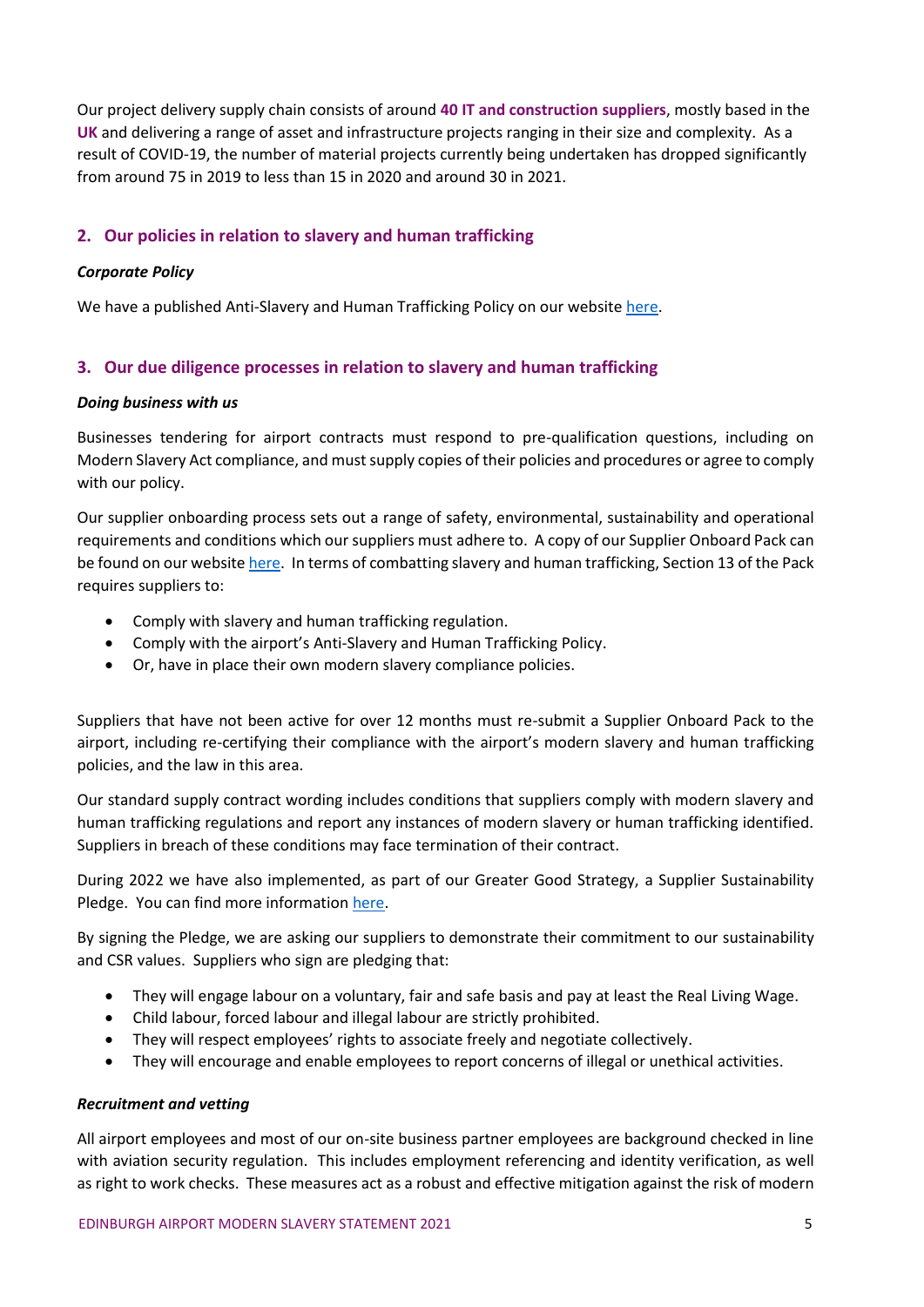slavery amongst our own employees, and those of our business partners who require an airport ID pass to access our facilities.

#### *Employee reporting and concerns*

As well as day-to-day line management reporting, we have clear code of conduct and reporting policies, and an external helpline for employees and business partners to report concerns in any area of our business, including relating to modern slavery or human trafficking. A number of our employees are members of unions and the airport prides itself on an open, collaborative and transparent relationship with its unions.

## *Working with our security partners*

Teams across the business work closely with our partners in Police Scotland and Border Force. This includes collaborating on modern slavery and human trafficking matters and intelligence.

The airport runs risk and security advisory groups with our security partners and other operators with the aim of identifying and mitigating airport security issues and other threats. Modern slavery and human trafficking risk was introduced as a standing item on the airport risk advisory group's risk register in 2017, which ensures it is periodically reviewed in this forum.

Our partners in Border Force and Police Scotland carry out their own anti-slavery and human trafficking activities each year through their own organisational structure and programmes. At Edinburgh Airport during 2021 these have included:

- Scottish intelligence updates from the National Human Trafficking Unit.
- Identifying 'at risk' passengers and flights and carrying out safeguarding interventions.
- Carrying out joint human trafficking prevention operations.
- Undertakin[g Project Servator](https://www.scotland.police.uk/advice-and-information/counter-terrorism/project-servator/) deployments in the airport.
- Responding to specific human trafficking enquiries from with their respective organisations.

## **4. Where is the risk of Modern Slavery and Human Trafficking in our business?**

We agree with the conclusion from the Slave-Free-Alliance Gap Analysis Report carried out in 2021 (see Section 6 below) that the greatest exposure to modern slavery in our business exists in our supply chain – both in terms of procurement of products and services, and contracting for infrastructure projects.

We also recognise that we are an important gateway to and from Scotland, and have the ability to work with our security partners (Border Force and Police Scotland) to help prevent the airport being used by human traffickers.

#### *How we assess and manage the risk*

Our current activity and continuous improvement measures in these areas are detailed in Sections 2, 3 and 6.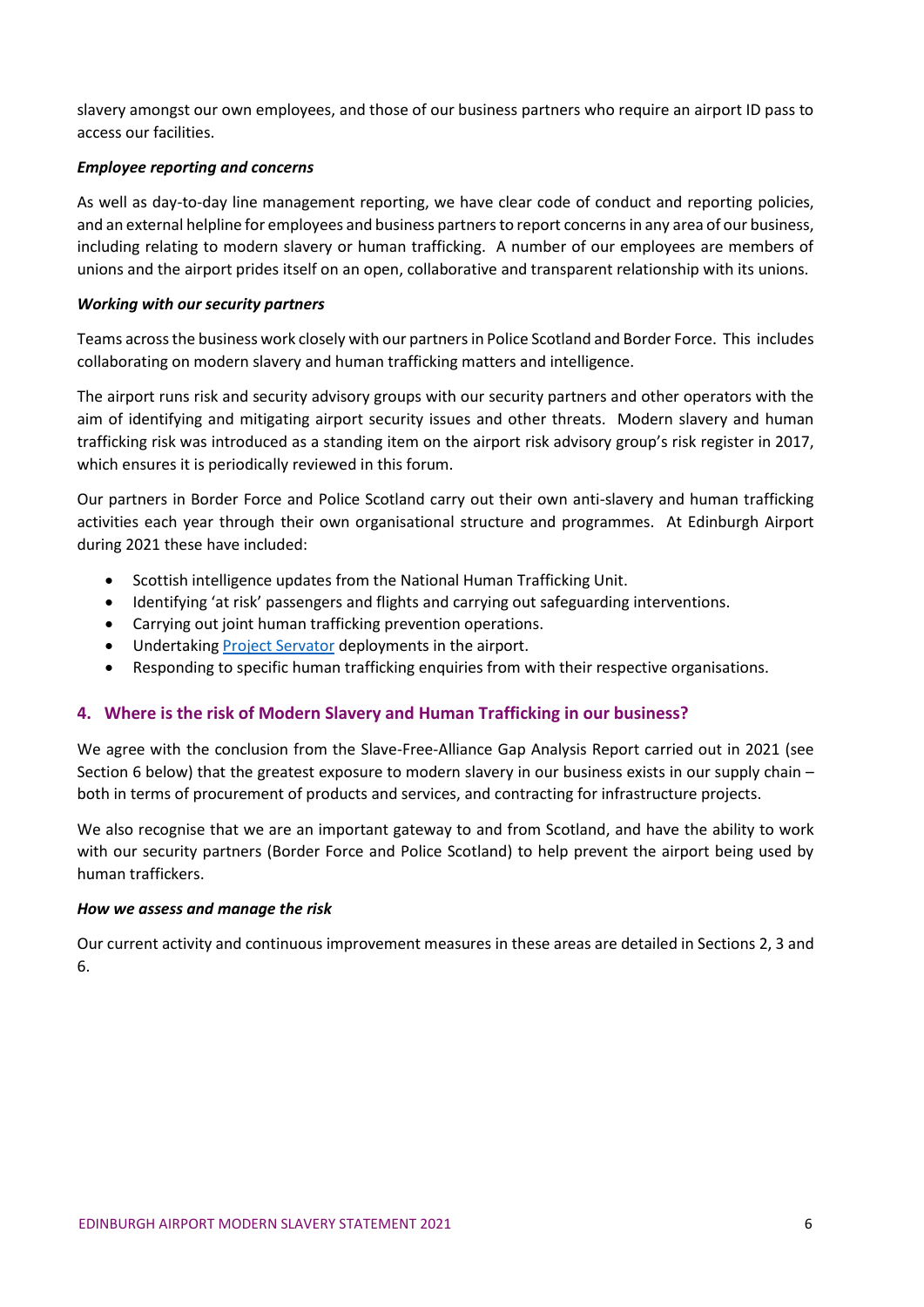## **5. Training and Engagement**

The airport's online Modern Slavery and Human Trafficking training course is made available to its employees and new joiners, and is being made a 2-yearly requirement for all employees. This provides a good level of awareness of modern slavery issues and the importance of tackling slavery and human trafficking.

Our Legal & Compliance Director agrees a Modern Slavery Action Plan annually with department heads from our Procurement, HR, Projects and Operations teams to help steer mitigation and compliance activity in each area.

## **6. How effective are we?**

In previous years we have measured our effectiveness by reviewing the modern slavery prevention activity we planned to undertake in a year, against actual activity undertaken.

In May 2021 [Slave-Free-Alliance,](https://www.slavefreealliance.org/) an organisation set up by the [Hope for Justice](https://hopeforjustice.org/) charity to work towards ensuring slave-free supply chains, carried out an external review and gap analysis of our modern slavery prevention measures.

The Slave-Free-Alliance Gap Analysis Report gave us a valuable independent assessment and has provided confidence in our approach and activities. Its main conclusions were:

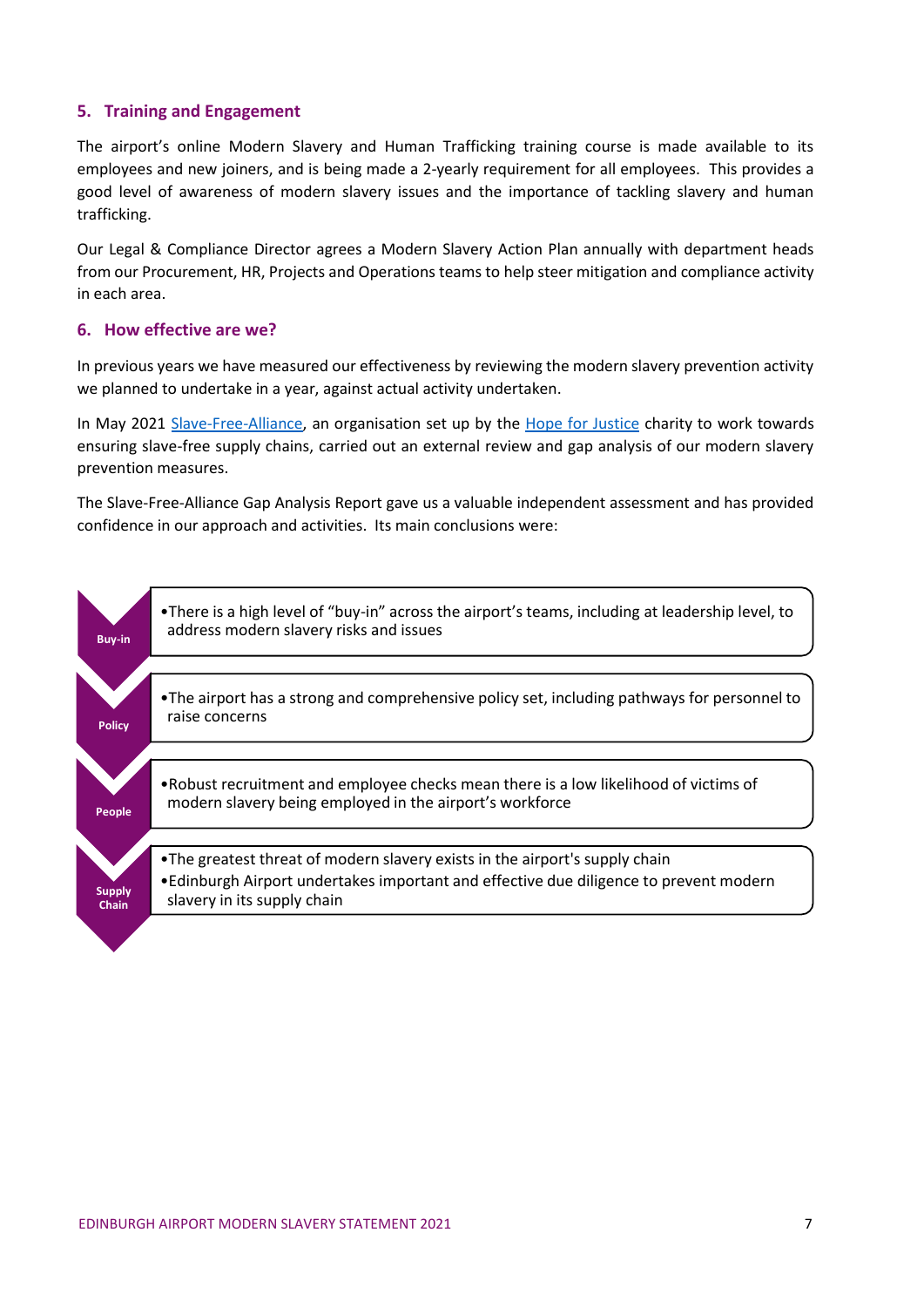## **OUR 2021/22 ACTION PLAN**

In 2021 we set ourselves a 2-year action plan for modern slavery activities to cover the period whilst our business returns to more normal trading conditions following the COVID pandemic. The actions are summarised in the tables below. We have made good progress against the actions and remain on track to continue and complete them during 2022.

| <b>MSA Statement Best Practice</b>                |  |                                      |  |
|---------------------------------------------------|--|--------------------------------------|--|
| <b>Update our Modern Slavery Statement format</b> |  | Our 2021 Statement now follows the 6 |  |
| to align with Home Office guidance (6 reporting   |  | reporting areas                      |  |
| areas)                                            |  |                                      |  |
| Publish our Modern Slavery Statements on the      |  | Our 2020 and 2021 Statements are     |  |
| <b>UK Government registry</b>                     |  | published on the UKG registry        |  |

| <b>MSA Policy &amp; Procedure</b>            |  |                  |
|----------------------------------------------|--|------------------|
| Update our Code of Conduct to include modern |  | Updated May 2022 |
| slavery awareness and reporting              |  |                  |
| Update our 'Speak Up' policy to promote the  |  | Updated May 2021 |
| reporting of modern slavery concerns         |  |                  |

| <b>Training &amp; Engagement</b>                                                   |  |                                                                                                                        |  |
|------------------------------------------------------------------------------------|--|------------------------------------------------------------------------------------------------------------------------|--|
| Make our online Modern Slavery course a two-<br>yearly requirement                 |  | To be implemented in June 2022                                                                                         |  |
| Improve employee awareness through internal<br>communications campaigns            |  | Awareness comms published in June,<br>July, August and October 2021, including<br>during Modern Slavery Awareness week |  |
| Provide additional training for Procurement and<br><b>Project Management teams</b> |  | To be completed during 2022                                                                                            |  |

| <b>Supply Chain &amp; Project Delivery</b>                           |  |                                                                                                       |  |  |
|----------------------------------------------------------------------|--|-------------------------------------------------------------------------------------------------------|--|--|
| Carry out 'spot-checks' on one or more higher<br>risk suppliers      |  | 2 spot checks carried out during 2021                                                                 |  |  |
| Include modern slavery diligence in our<br>construction tender pack  |  | Modern slavery questions included in<br>ITTs since August 2021, CSR<br>questionnaire since March 2022 |  |  |
| Improve modern slavery awareness amongst<br>airport Project Managers |  | To be completed during 2022                                                                           |  |  |

| <b>Operations</b>                               |                                        |
|-------------------------------------------------|----------------------------------------|
| Enhance the sharing of modern slavery           | Improved sharing through RAG reporting |
| intelligence from our security partners         | - continue during 2022                 |
| Look to carry out joint exercises, deployments, | Servator deployments were carried out  |
| or training with our security partners          | in $2021$ – we are planning joint      |
|                                                 | deployments in 2022                    |

We will also maintain the airport's core modern slavery and human trafficking policy and procedure throughout 2022 and increase the number of suppliers signed up to our Supplier Sustainability Pledge.